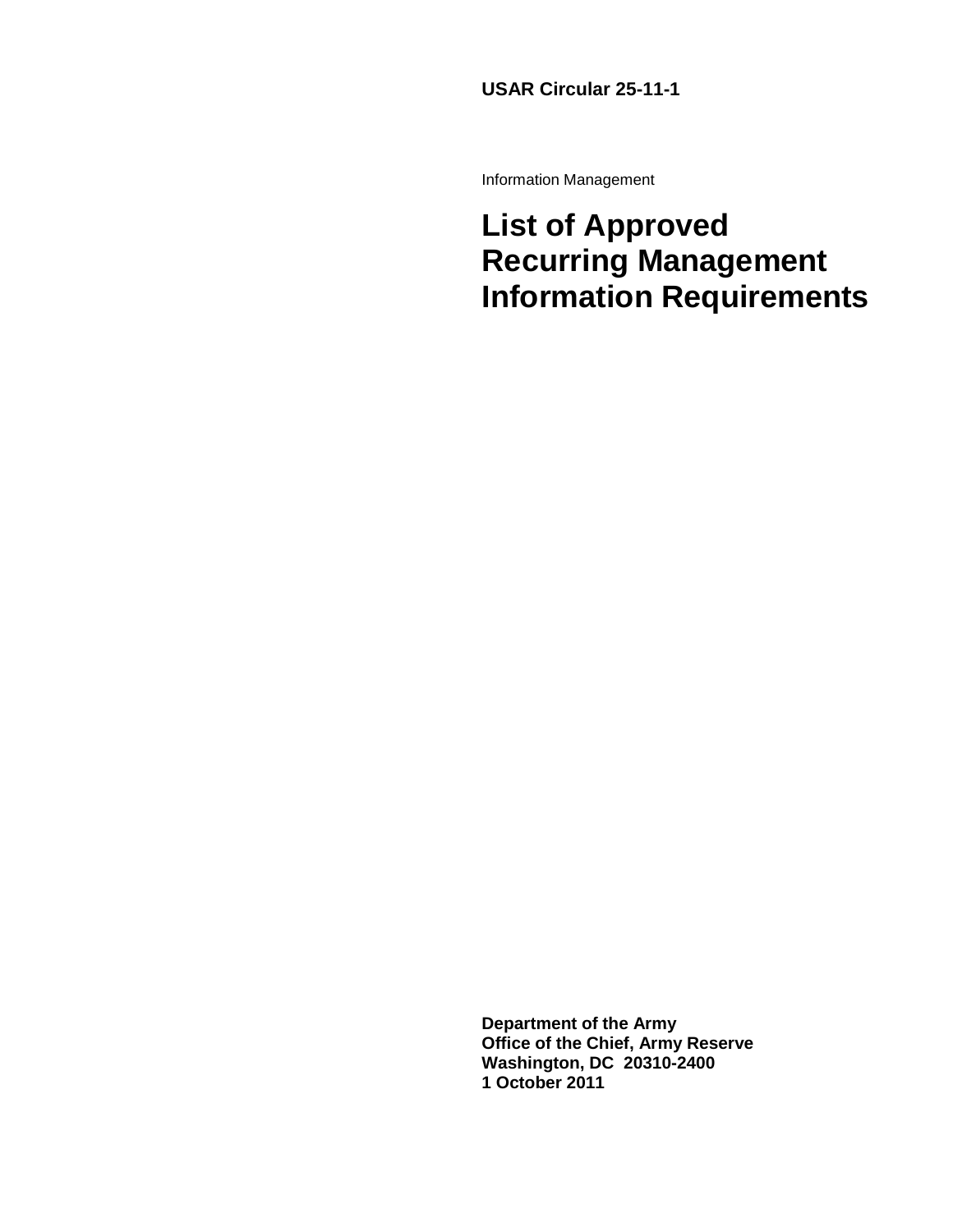# *SUMMARY OF CHANGE*

USAR Circular 25-11-1 List of Approved Recurring Management Information Requirements

This circular—

- Contains information on Department of the Army (DA); HQ, USARC; and other agencies' recurring management information requirements currently monitored or prepared by HQ USARC and subordinate agencies.
- Rescinded Requirement Control Symbols (RCSs) are listed in Appendix B.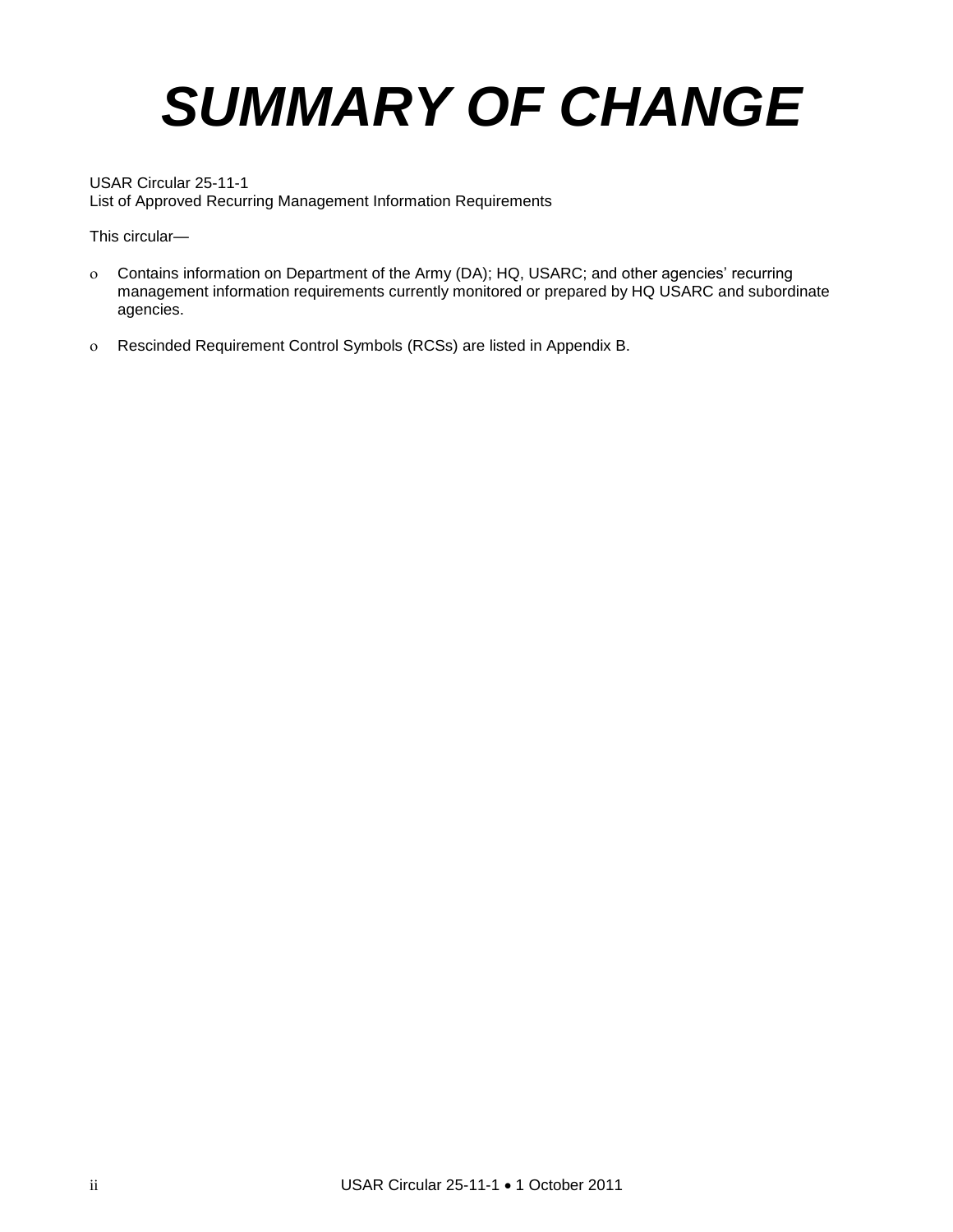#### **DEPARTMENT OF THE ARMY USAR Circular 25-11-1 OFFICE OF THE CHIEF, ARMY RESERVE Expires 1 October 2013 WASHINGTON, DC 20310-2400 1 October 2011**

#### Information Management **LIST OF APPROVED RECURRING MANAGEMENT INFORMATION REQUIREMENTS**

For the Commander:

KEITH L. THURGOOD Major General, US Army Deputy Commanding General (Support)/ Chief of Staff

Official:

**B. LYNNE OWENS** COL, GS Deputy Chief of Staff, G-1

**History.** This is the initial printing of USAR Circular 25-11-1.

**Summary.** This circular contains information on Department of the Army (DA); HQ USARC; Office of the Chief, Army Reserve (OCAR); and other agencies' recurring management information requirements currently monitored or prepared by HQ USARC, OCAR, and subordinate agencies.

**Applicability.** This circular applies to Headquarters (HQ), US Army Reserve Command (USARC); Office Chief Army Reserve (OCAR); and USARC major subordinate commands (MSCs).

**Proponent and exception authority.** The proponent for this circular is the Deputy Chief of Staff, G-1. The proponent has the authority to approve exceptions to this circular that are consistent with controlling law and regulation.

**Army management control process**. This circular does not contain management control provisions.

**Suggested improvements.** Users are invited to send comments and suggested improvements on DA Form 2028 (Recommended Changes to Publications and Blank Forms) directly to the G-1, Services and Support Division, Records Management and Publishing Branch (AFRC-PRS), US Army Reserve Command, 4710 Knox Street, Fort Bragg, NC 28310-5010.

**Distribution:** This publication is intended for command level B. Local reproduction is authorized. A link to this circular and other Command publications are on the USARC Intranet website at<http://usarcintra/> and Army Knowledge Online (AKO) at [https://www.us.army.mil/.](https://www.us.army.mil/) **\_\_\_\_\_\_\_\_\_\_\_\_\_\_\_\_\_\_\_\_\_\_\_\_\_\_\_\_\_\_\_\_\_\_\_\_\_\_\_\_\_\_\_\_\_\_\_\_\_\_\_\_\_\_\_\_\_\_\_\_\_\_\_\_\_\_\_\_\_\_\_\_\_\_\_\_\_\_\_\_\_\_\_\_\_\_\_\_\_\_\_\_\_\_\_\_\_\_\_\_\_\_\_**

#### **1. Purpose**

a. This circular contains information on DA; HQ USARC; OCAR; and other agencies' recurring management information requirements currently monitored or prepared by HQ USARC, OCAR, and subordinate agencies.

b. Appendix A lists information requirements mandated by higher headquarters; Appendix B lists recently rescinded requirements; and Appendix C explains management information control system (MICS) exemptions and lists those exemptions most commonly used.

#### **2. References**

- a. Army Regulation (AR) 335-15, Management Information Control System.
- b. USAR Pamphlet 25-2, Army Reserve Records Management and Publishing Program.

#### **3. Explanation of abbreviations and terms**

Abbreviations and special terms used in this publication are explained in the glossary.

#### **4. Responsibilities**

a. Headquarters, USARC Management Information Control Officer (MICO) will publish a circular at least bi-annually listing all approved recurring management information requirements.

b. Headquarters, USARC staff agencies preparing or monitoring management information reports/requirements will-

(1) Ensure that all reports being prepared are listed and correctly identified in this circular's appendices or are specifically exempt from the Management Information Control System.

(2) Notify the USARC MICO of any errors, omissions, changes, or additions to the listed reporting requirements.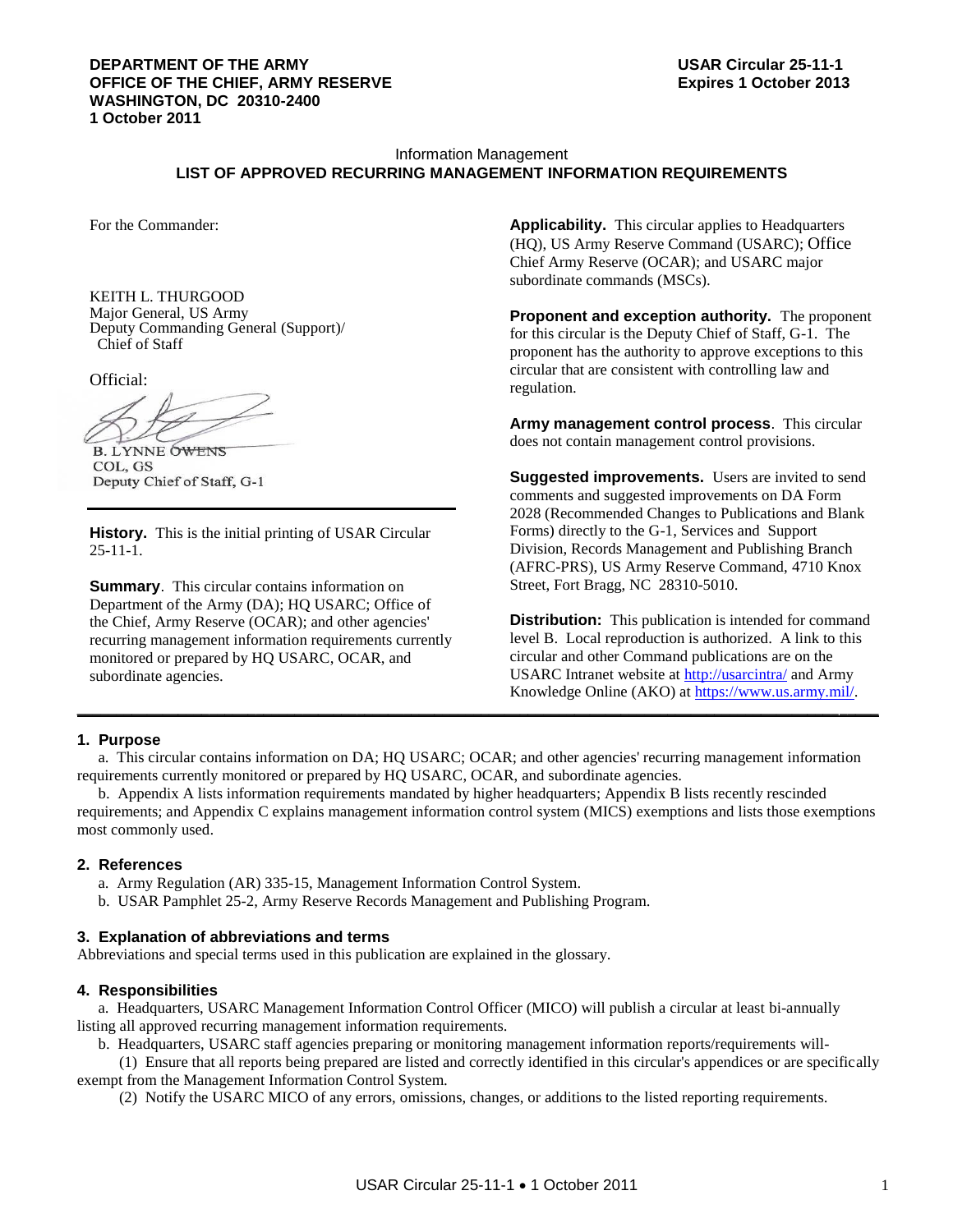(3) Ensure that at least a 30-day suspense is given when information is needed from a USARC MSC. For information requests below the USARC MSC level, allow at least 60 days. When less than 30 or 60 days are available, allow at least 5/6th of the time to the subordinates.

(4) Use directives to request information above from subordinates. Directives may include letterhead memorandums, operation orders, regulations, or circulars. Reminders of reports that are due may be included in Operation Orders, memorandums, e-mails, or phone calls.

c. All MSCs will publish a circular at least bi-annually listing all approved recurring management information requirements, and forward a copy to this Headquarters, Services and Support Division, Records Management and Publishing Branch (AFRC-PRS).

d. HQ USARC staff agencies, OCAR, and USARC MSCs are to challenge unapproved reporting requirements from higher headquarters. Also challenge forms that do not have a form number (do not have to be completed). They may be associated with an unapproved reporting requirement. See USAR Pamphlet 25-2, Chapter 5.

#### **APPENDIX A APPROVED RECURRING MANAGEMENT INFORMATION REQUIREMENTS**

**RCS TITLE FREQ DIRECTIVE PREPARING AGENCY**

#### **SECRETARY OF THE GENERAL STAFF (SGS)**

NONE

#### **G-1 (Personnel)**

| DD-P&R(AR) 1221   | Personnel TEMPO (PERSTEMPO)                                                                                                                        | R            | DOD Dir 8910-M, DOD Procedures<br>for Management of Information<br>Requirements                                                                      | HQ USARC;<br>MSCs; units |
|-------------------|----------------------------------------------------------------------------------------------------------------------------------------------------|--------------|------------------------------------------------------------------------------------------------------------------------------------------------------|--------------------------|
| DD-P&R $(A)$ 2205 | Sexual Assault Prevention and<br>Response Program (SAPR)                                                                                           | M            | DOD Dir 6495.02, Sexual Assault<br>Prevention and Response Program<br>Procedures, 23 Jun 06                                                          | <b>MSCs</b>              |
| $MILPC-45(R3)$    | Number & Types of<br>Decorations Approved                                                                                                          | $\mathbf{A}$ | AR 600-8-22, Military Awards                                                                                                                         | HQ USARC;<br><b>MSCs</b> |
| HRCAG-011         | Participation in the Voting Assistance<br>Program                                                                                                  | M            | AR 608-20, Army Voting Assistance<br>Program, 23 Oct 04                                                                                              | HQ USARC;<br><b>MSCs</b> |
| HRCAG-0911        | Army Voting Assistance Program                                                                                                                     | M            | AR 608-20, Army Voting Assistance<br>Program, 23 Oct 04                                                                                              | MSCs, units              |
| <b>RCOP-064</b>   | Military Funeral Honor Report                                                                                                                      | M            | OPORD 00-002, 30 Mar 00, subject:<br><b>Military Funeral Honors</b>                                                                                  | HQ USARC; RSCs           |
| <b>RCPR-075</b>   | <b>Risk Factors Data Collection Report</b>                                                                                                         | Q            | USARC Memo, 22 Oct 03, subject: Risk<br>Reduction Program (RRP) Guidance<br>(update pending) & AR 600-85, The Army<br><b>Substance Abuse Program</b> | <b>MSCs</b>              |
| <b>RCPR-078</b>   | Military Occupational Specialty/<br>Medical Review Board (MMRB)<br><b>Statistics</b>                                                               | Q            | AR 600-60, Physical Performance<br><b>Evaluation System</b>                                                                                          | RSCs, Div (TS)           |
| <b>RCPR-089</b>   | Medical Evaluation Board (MEB)<br>Non-Duty Related Physical Evaluation<br>Board (NDR-PEB)/MOS Administrative<br>Retention Review (MAR2) Statistics | W            | USAR OPORD 11-097, AR Support<br>to Medical Board Process, 261626ZAug11                                                                              | <b>RSCs</b>              |
| Un-numbered       | Lautenberg Amendment Report                                                                                                                        | SA           | AR 600-20, Army Command Policy                                                                                                                       | HQ USARC; MSCs;<br>units |
| $CSIM-15$         | Periodic Review of Management<br>Information Requirements - Preparing<br>Agency Response & Recommendations                                         | $\mathbb{R}$ | AR 335-15, Management Information<br>Control System                                                                                                  | <b>MSCs</b>              |
| $CSIM-16$         | Proponent Management Information<br><b>Requirement Review</b>                                                                                      | R            | AR 335-15, Management Information<br>Control System                                                                                                  | HQ, USARC                |
| DD-DA7M(A) 1379   | Annual Privacy Act Report                                                                                                                          | A            | AR 340-21, The Army Privacy Program                                                                                                                  | HQ USARC;<br>MSCs; units |
| DD-PA $(A)$ 1365  | Annual Report Freedom of<br><b>Information Act</b>                                                                                                 | A            | AR 25-55, The Department of the Army<br>Freedom of Information Act Program                                                                           | HQ USARC;<br>MSCs; units |
| <b>ISC-76</b>     | Semi-Annual Postage<br><b>Expenditure Worksheet</b>                                                                                                | <b>SA</b>    | USARC Suppl 1 to AR 25-51<br>Official Mail and Distribution<br>Management                                                                            | HQ USARC; RSCs;<br>units |
| Un-numbered       | Annual Report on the Yellow Ribbon<br>Reintegration Program to DOD                                                                                 | A            | Section 582, NDAA 2008 (Public Law<br>110-181; 122 Stat. 122; 10 U.S. Code<br>$10101$ note)                                                          | HQ USARC                 |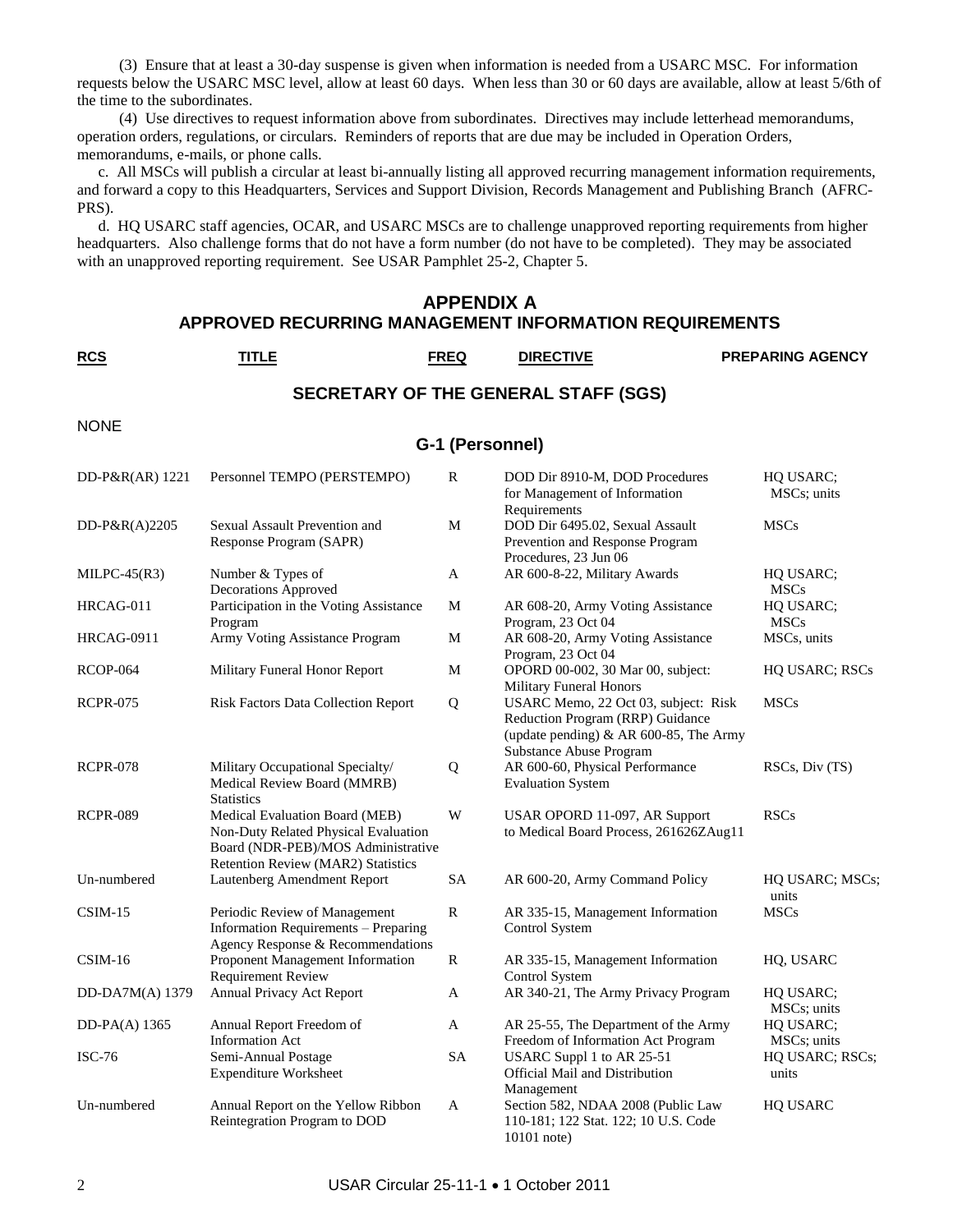| <b>RCS</b>                               | <b>TITLE</b>                                                                         | <b>FREQ</b>      | <b>DIRECTIVE</b>                                                                                                           | <b>PREPARING AGENCY</b>                                |
|------------------------------------------|--------------------------------------------------------------------------------------|------------------|----------------------------------------------------------------------------------------------------------------------------|--------------------------------------------------------|
| Un-numbered                              | Quarterly Report of Yellow Ribbon<br><b>Reintegration Program Progress</b><br>to DOD | Q                | Section 582, NDAA 2008 (Public Law<br>110-181; 122 Stat. 122; 10 U.S. Code<br>$10101$ note)                                | HQ USARC;<br>MSCs; units                               |
| <b>RCPR-086</b>                          | <b>Enlisted Promotion Statistics</b>                                                 | Q                | OPORD 00-000, 121055RJUN08 &<br>AR 600-8-19, Enlisted Promotion<br>and Reductions                                          | <b>MSCs</b>                                            |
|                                          |                                                                                      |                  | G-2/6 (Intelligence/Communications)                                                                                        |                                                        |
| <b>RCIM-080</b>                          | Functional C4/IT Plan                                                                | BE               | USAR Reg 25-3, Army Reserve<br>Command, Control, Communications,<br>Computers, and Information Technology                  | HQ USARC, MSCs                                         |
| <b>RCIM-081</b>                          | C4/IT Investment Performance<br>Measurement                                          | A                | (C4/IT) Investment Management, 1 Dec 04<br>USAR Reg 25-3, Army Reserve<br>C4/IT Investment Management, 1 Dec 04            | HQ USARC, MSCs                                         |
|                                          |                                                                                      | G-3/5/7/FM       |                                                                                                                            |                                                        |
|                                          |                                                                                      |                  |                                                                                                                            |                                                        |
| $JCS-6-11-2-1-6$<br>CSGPA-1340(R3)       | Unit Status Report<br>Serious Incident Report (SIR)                                  | M<br>$\mathbf R$ | AR 220-1, Unit Status Reporting<br>AR 190-45, Serious Incident Report                                                      | DRCs; units<br>HQ USARC; MSCs;<br>installations; units |
| CSGPA-1671                               | Physical Security Inspection Report                                                  | R                | AR 190-13, The Army Physical<br><b>Security Program</b>                                                                    | HQ USARC                                               |
| $DD-M(A)1595$                            | Quarterly Report of Support to Civilian<br>Law Enforcement Officials (CLEO)          | Q                | AR 500-51, Support to Civilian<br>Law Enforcement                                                                          | HQ, USARC;<br>MSCs; installations                      |
| FCJ3-168<br>(pending USAR<br>RCS & form) | Field Budget Estimate (FBE)<br>(FORSCOM Form 253-R)                                  | A                | FORSCOM Reg 350-5, Joint Training<br>Exercises (pending USAR directive)                                                    | <b>USARC</b> Action<br>Agents                          |
| FCJ3-169<br>(pending USAR<br>RCS & form) | Final Cost Report (FCR)<br>(FORSCOM Form 253-R)                                      | A                | FORSCOM Reg 350-5, Joint Training<br>Exercises (pending USAR directive)                                                    | <b>USARC</b> Action<br>Agents                          |
| CSGID-161                                | REDTRAIN Annual Plan                                                                 | $\mathbf{A}$     | AR 350-3, Tactical Intelligence<br><b>Readiness Training Program</b>                                                       | <b>MIRC</b>                                            |
| CSGID-165                                | <b>REDTRAIN Status Report</b>                                                        | $Q*$             | AR 350-3, Tactical Intelligence<br>Readiness Training Program                                                              | <b>MIRC</b>                                            |
| CSGID-166                                | <b>Annual REDTRAIN Report</b>                                                        | A                | [*made 3 times a year (2d thru 4th quarters only)]<br>AR 350-3, Tactical Intelligence<br><b>Readiness Training Program</b> | <b>MIRC</b>                                            |
| <b>RCIN-033</b>                          | The Army Language Program (TALP)<br>Report                                           | A                | AR 350-16, Total Army Language<br>Program                                                                                  | <b>MIRC</b>                                            |
| <b>CSGPO-465</b>                         | Quarterly Flying Hour Execution<br>Report                                            | Q                | AR 95-1, Flight Regulations<br>& USAR Suppl to AR 95-1                                                                     | DRCs; units<br>with aircraft                           |
| CSGLD-1837(R2)                           | Army Aircraft Inventory,<br>Status, & Flying Time                                    | M                | AR 700-138, Army Logistics<br>Readiness and Sustainability                                                                 | HQ USARC;<br>MSCs, units<br>with aircraft              |
| $CSGLD-1860(R1)$                         | Safety of Flight Message                                                             | R                | AR 95-1, Flight Regulations<br>& USAR Suppl 1 to AR 95-1                                                                   | HQ USARC;<br>MSCs; units<br>with aircraft              |
| RCFD-014                                 | Change in Status of USAR<br>Organizations Report and USARC                           | A                | USAR Reg 140-1, Force Management                                                                                           | HQ, USARC; MSCs                                        |
| $CSGLD-1042(R4)$                         | Command Plan Issue Worksheet<br>Army Material Status System (AMSS)                   | M                | AR 700-138, Army Logistics<br>Readiness and Sustainability; Chapter 2                                                      | MSCs; units                                            |
|                                          |                                                                                      | G-4 (Logistics)  |                                                                                                                            |                                                        |
| $CSGLD-1596(R-5)$                        | Subsistence Data Summary<br><b>Reserve Components</b>                                | Q                | AR 30-5, Food Cost and Feeding<br>Strength Summary and AR 30-22,                                                           | <b>MSCs</b>                                            |
| <b>CSGLD-1608</b>                        | Registration & Reporting<br><b>U.S. Army Vehicles</b>                                | R                | The Army Food Program<br>AR 710-3, Asset and Transaction<br><b>Reporting System</b>                                        | MSCs; units                                            |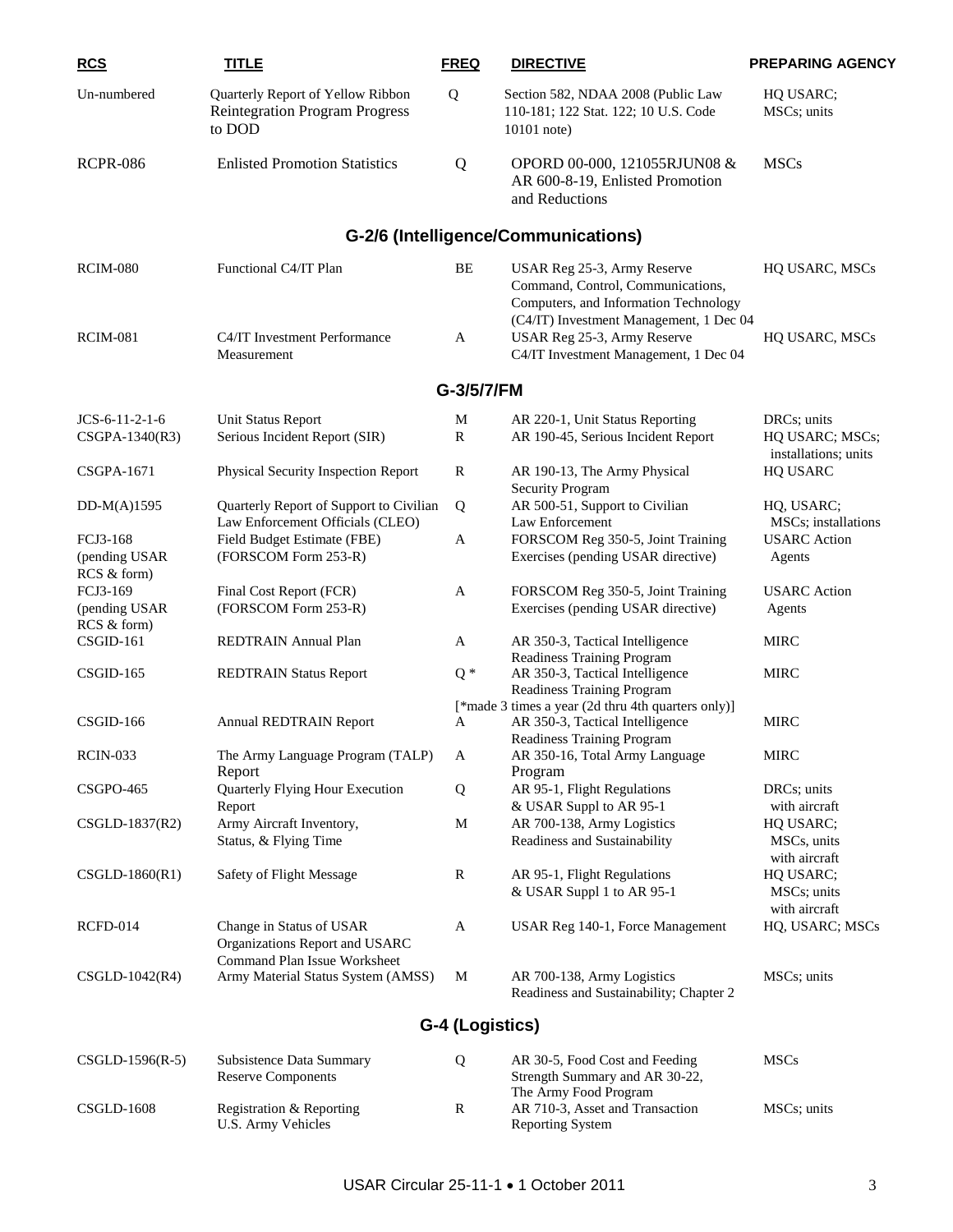| <b>RCS</b>        | <b>TITLE</b>                                                                           | <b>FREQ</b>       | <b>DIRECTIVE</b>                                                                                         | <b>PREPARING AGENCY</b>                                       |  |  |
|-------------------|----------------------------------------------------------------------------------------|-------------------|----------------------------------------------------------------------------------------------------------|---------------------------------------------------------------|--|--|
| CSGLD-1961 (MI)   | Malfunctions Involving Ammunition                                                      | R                 | AR 75-1, Malfunctions Involving                                                                          | <b>MSCs</b>                                                   |  |  |
| <b>RCLG-006</b>   | and Explosives<br>Property Accountability<br>Adjustment Data Report (PAADR)            | Q                 | Ammunition and Explosives<br>USARC Reg 735-1, Property<br>Accountability Adjustment Data                 | <b>MSCs</b>                                                   |  |  |
| <b>RCLG-012</b>   | Equipment Density List/<br>Maintenance Schedule                                        | A                 | USAR Reg 750-1, Maintenance<br>Management                                                                | MSCs; units;<br><b>AMSA/ECS</b>                               |  |  |
| <b>RCLG-012</b>   | <b>Mission Support Summary</b>                                                         | A                 | USAR Reg 750-1, Maintenance<br>Management Report                                                         | <b>MSCs</b>                                                   |  |  |
| <b>RCLG-012</b>   | Workload Summary                                                                       | M                 | USAR Reg 750-1, Maintenance<br>Management                                                                | <b>RSCs</b>                                                   |  |  |
| $RCLG-013(R1)$    | Approved Subsistence<br>Sources Report                                                 | A<br>(15 Nov)     | AR 30-22, The Army Food<br>Program, para 2-13d                                                           | <b>MSCs</b>                                                   |  |  |
| RCLG-025          | Combat Service Support (CSS)<br>Hands-on Training Mission                              | Q                 | USARC Reg 700-1, Logistics<br>Combat Service Support Hands-On                                            | CSS units                                                     |  |  |
| <b>RCLG-085</b>   | <b>Quarterly Report</b><br><b>US Army Reserve Subsistence</b><br><b>Account Report</b> | Q                 | <b>Training Mission Program</b><br>AR 30-22, The Army Food<br>Program, para 2-13c                        | <b>MSCs</b>                                                   |  |  |
|                   |                                                                                        | G-8 (Comptroller) |                                                                                                          |                                                               |  |  |
| <b>NONE</b>       |                                                                                        |                   |                                                                                                          |                                                               |  |  |
|                   |                                                                                        | <b>CHAPLAIN</b>   |                                                                                                          |                                                               |  |  |
| $RCCH-003(R1)$    | Commander's Master Religious<br>Program (CMRP)                                         | A                 | USARC Reg 165-1, Commanders<br>Master Religious Program (CMRP)                                           | HQ USARC;<br>MSCs; units                                      |  |  |
|                   |                                                                                        |                   | <b>EQUAL OPPORTUNITY (EO)</b>                                                                            |                                                               |  |  |
| $CSGPA-1471(R1)$  | Narrative & Statistical Report on EO<br>Progress (EO Database Report)                  | Q                 | AR 600-20, Army Command Policy,<br>7 Jun 06                                                              | HQ USARC;<br><b>MSCs</b>                                      |  |  |
|                   |                                                                                        |                   | <b>INSPECTOR GENERAL (IG)</b>                                                                            |                                                               |  |  |
| $DD-IG(SA)1717$   | Semiannual Report to Congress<br>(Inspector General Act of 1978)                       | <b>SA</b>         | AR 20-1, Inspector General<br><b>Activities and Procedures</b>                                           | HQ USARC;<br><b>MSCs</b>                                      |  |  |
| <b>SURGEON</b>    |                                                                                        |                   |                                                                                                          |                                                               |  |  |
| <b>NONE</b>       |                                                                                        |                   |                                                                                                          |                                                               |  |  |
|                   |                                                                                        |                   | OFFICE OF ARMY RESERVE HISTORY (OARH)                                                                    |                                                               |  |  |
| $CSHIS-6(R4)$     | <b>Annual Command History</b>                                                          | A                 | AR 870-5, Military History:<br>Responsibilities, Policies and Procedures                                 | <b>HQ USARC</b>                                               |  |  |
| $CSHIS-6(R4)$     | <b>Annual Historical Summary</b>                                                       | A                 | AR 870-5, Military History:<br>Responsibilities, Policies and Procedures                                 | OARH; MSCs;<br>units                                          |  |  |
| $CSHIS-6(R4)$     | Semiannual Staff Historical Report                                                     | SA                | AR 870-5, Military History:<br>Responsibilities, Policies and Procedures                                 | <b>HQ USARC</b>                                               |  |  |
| $CSHIS-9(R1)$     | <b>Historians Activities Report</b>                                                    | SA                | AR 870-5, Military History:<br>Responsibilities, Policies and Procedures                                 | HQ USARC;<br><b>MSCs</b>                                      |  |  |
| CSHIS-11          | <b>Command Report</b>                                                                  | R                 | AR 870-5, Military History:<br>Responsibilities, Policies and Procedures                                 | Major TO&E units<br>in combat or exercises<br>Mobilized units |  |  |
| JCS (un-numbered) | <b>Unit History Reports</b>                                                            | R                 | CJCS Notice S76, Preservation of<br>Historical Records of OER and ONE;                                   |                                                               |  |  |
| <b>RCHI-088</b>   | <b>Regional Support Command</b><br>(RSC) Historian Report                              | R                 | Citizen Warrior; Warrior Citizen<br>USAR Reg 870-1, Military Operations<br>Historical Collection (Draft) | <b>RSCs</b>                                                   |  |  |

### **PUBLIC AFFAIRS OFFICE (PAO)**

NONE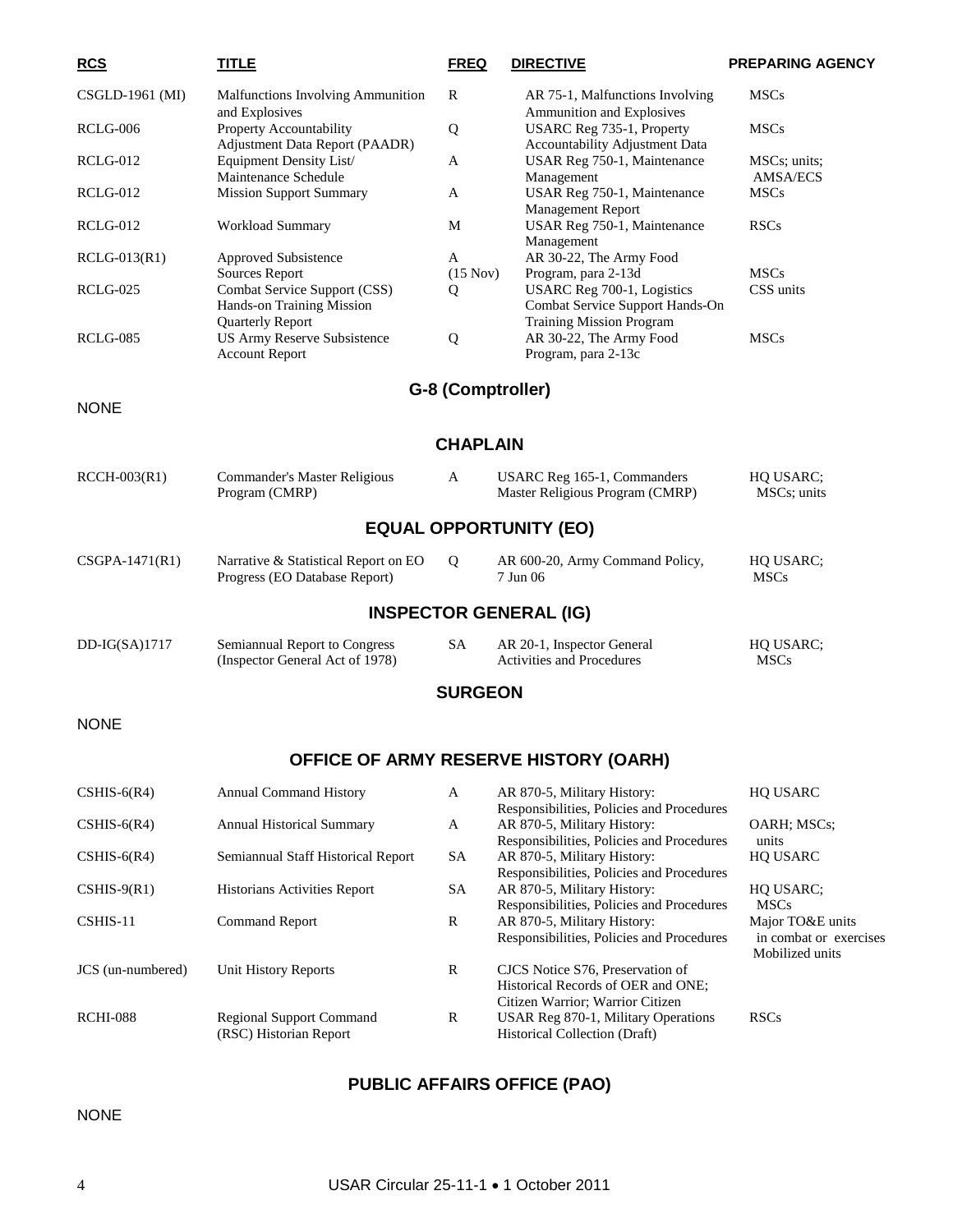#### **STAFF JUDGE ADVOCATE (SJA)**

| Un-numbered<br>$JAG-74$   | <b>Military Justice Report</b><br><b>Confidential Financial</b>                                          | M<br>A        | AR 27-10, Military Justice<br>DOD Directive5500.7, Standards of                                | <b>MSCs</b><br>HQ USARC;                  |
|---------------------------|----------------------------------------------------------------------------------------------------------|---------------|------------------------------------------------------------------------------------------------|-------------------------------------------|
| JAG-74                    | Disclosure Report (OGE 450)<br><b>Financial Disclosure</b><br>Reports (SF 278)                           | A             | Conduct<br>DOD Directive 5500.7, Standards of<br>Conduct                                       | <b>MSCs</b><br>HQ USARC;<br><b>MSCs</b>   |
| Un-numbered               | Semi-annual Report of Payments<br>Accepted from Non-Federal Sources                                      | <b>SA</b>     | DOD Directive 5500.7, Standards of<br>Conduct                                                  | HQ USARC;<br><b>MSCs</b>                  |
| Un-numbered               | <b>Report of Annual Ethics Training</b>                                                                  | M             | Department of Army Standards of<br>Conduct Office                                              | HQ USARC;<br><b>MSCs</b>                  |
| Un-numbered               | <b>Annual Ethics Questionnaire</b>                                                                       | A             | Office of Government Ethics                                                                    | HQ USARC;<br><b>MSCs</b>                  |
| Un-numbered               | Military Discipline/Misconduct<br>Reports/Updates                                                        | R, M          | Memorandum, Military Justice Policy,<br>29 Sep 09                                              | <b>MSCs</b>                               |
|                           |                                                                                                          |               | ARMY RESERVE INTERNAL REVIEW (AR-IR)                                                           |                                           |
| $CSCOA-98(R1)$            | <b>Annual Assurance Statement</b><br>(Status of Internal Control System)                                 | A             | Directive issued annually<br>AR 11-2, Management Control                                       | HQ USARC;<br><b>MSCs</b>                  |
| $DD-IG(SA)1717$           | Semiannual Report to Congress<br>(Inspector General Act of 1978)                                         | <b>SA</b>     | AR 11-7, Internal Review and Audit<br>Compliance                                               | HQ USARC<br><b>MSCs</b>                   |
|                           |                                                                                                          | <b>SAFETY</b> |                                                                                                |                                           |
| CSOCS-307                 | <b>Operational Hazard Report</b>                                                                         | R             | AR 385-10, Army Safety Program and<br>USAR Reg 385-2, US Army Reserve<br>(USAR) Safety Program | HQ USARC;<br>MSCs; units                  |
| CSOC5-308                 | Abbreviated Ground Accident Report<br>(DA Form 285-AB-R)                                                 | R             | AR 385-10, Army Safety Program                                                                 | HQ USARC;<br>MSCs; units                  |
| <b>CSOC5-308</b>          | U.S. Army Accident Report<br>(DA Form 285)                                                               | R             | AR 385-10, Army Safety Program                                                                 | HQ USARC;<br><b>MSCs</b>                  |
| <b>CSOC5-308</b>          | <b>Quarterly Summary Report</b>                                                                          | Q             | USAR Reg 385-2, US Army Reserve<br>(USAR) Safety Program                                       | HQ USARC;<br><b>MSCs</b>                  |
| CSOCS-309                 | Abbreviated Aviation Accident Report<br>(DA Form 2397-R series & 2397-AB-R)                              | R             | AR 385-10, Army Safety Program                                                                 | HQ USARC;<br>MSCs; units<br>with aircraft |
|                           | DD-FM&P(AR) 1020 Notification of Army Accidents or<br>Incidents (Ammunition, Explosives,<br>Or Chemical) | R             | AR 385-10, Army Safety Program                                                                 | HQ USARC;<br>MSCs; units                  |
| $DD-R&E(AR)$<br>1168(MIN) | Radiological Accident &<br><b>Incident Report</b>                                                        | $\mathbb{R}$  | AR 385-10, Army Safety Program                                                                 | HQ USARC;<br>MSCs; units                  |
| <b>RCSA-023</b>           | Radioactive Material Inventory                                                                           | A             | USAR Reg 385-2, US Army Reserve<br>(USAR) Safety Program                                       | <b>MSCs</b>                               |

#### **CONTRACT ADMINISTRATIVE SUPPORT OFFICE (CASO)**

NONE

#### **FAMILY PROGRAMS DIRECTORATE**

| <b>RCFP-087</b> | Army Reserve Family Programs  | USAR Reg 608-1, Family Programs | O&F commands |
|-----------------|-------------------------------|---------------------------------|--------------|
|                 | Quarterly Family Support      |                                 |              |
|                 | Non-appropriated Fund Request |                                 |              |

#### **APPENDIX B RECENTLY RESCINDED REQUIREMENT CONTROL SYMBOLS (RCS)**

#### **RCS REQUIREMENT TITLE COMMENTS**

AG-534 US Army Reserve Components Unit Record of Reserve Training No longer a USAR requirement.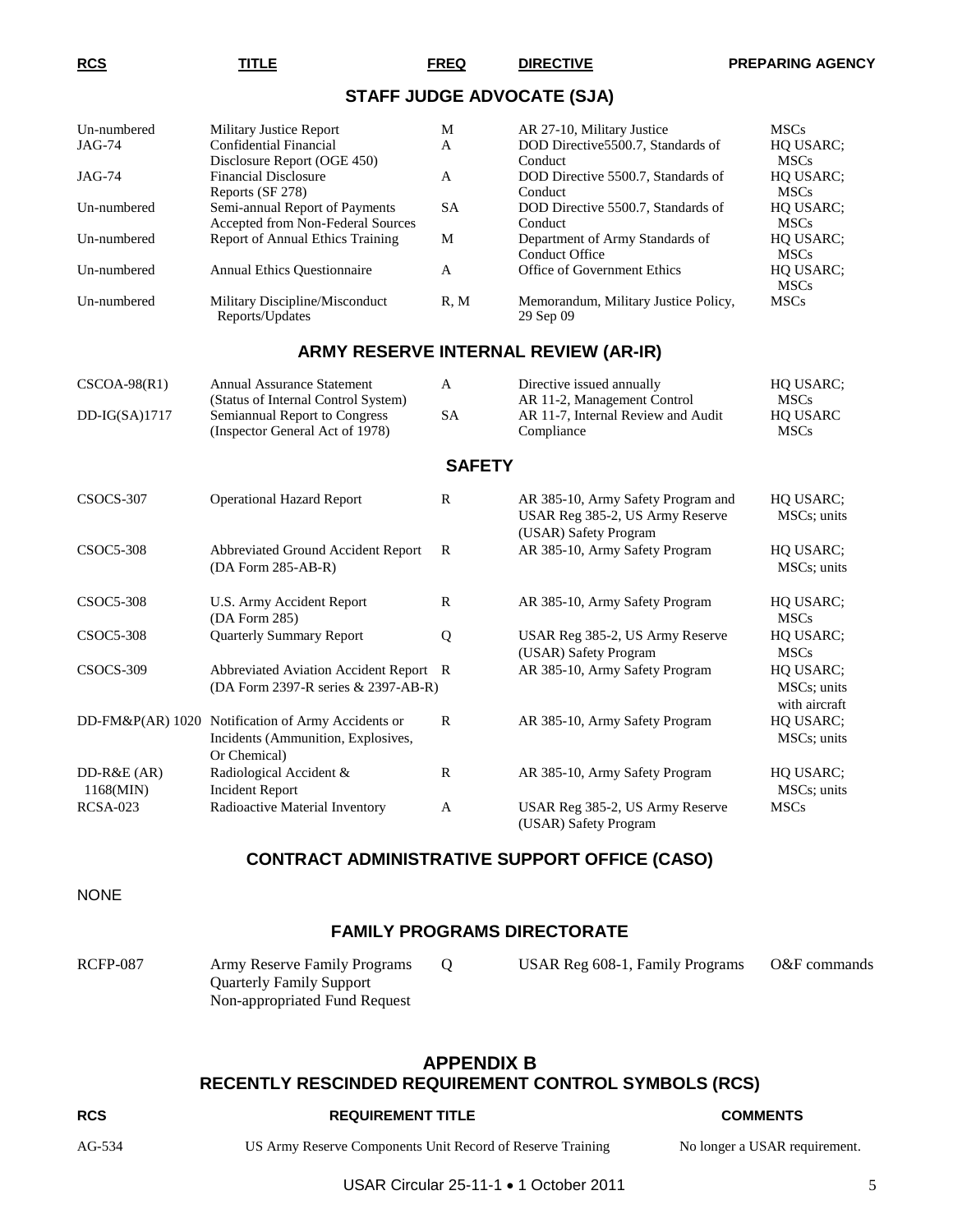#### **APPENDIX C MANAGEMENT INFORMATION CONTROL SYSTEM (MICS) CHAPTER 5, AR 335-15, EXEMPTIONS**

**C-1**. All requests for management information **must** cite an AR 335-15 exemption statement or an RCS. The types of information listed below need not cite an RCS, provided the information requested can be easily provided or already exists. However, your request **must** cite the applicable AR 335-15 exemption statement.

**C-2**. One-time information requests for **subjects not listed** will be processed as follows:

a. One-time requests requiring less than 30 minutes to complete **must** cite the following exemption statement immediately after the requirement or suspense: RCS exempt, AR 335-15, para 5-2j (when requesting from one agency) or para 5-2m (from more than one agency).

b. Any one-time request requiring more than 30 minutes to complete **must** cite a valid RCS.

**C-3**. Requests for simple facts (AR 335-15, para 5-2c) are readily available information that already exist. Requests for simple facts that require more than 30 minutes to complete **must** cite an applicable RCS. Information requests for simple facts are for requests such as:

- a. The ability or inability to comply with a directive.
- b. Change of an address or telephone number.
- c. Occurrence of an event.
- d. Existence of a disaster, emergency, alarm, warning, alert, or security compromise.

**C-4**. Congressional inquiries, Freedom of Information Act (FOIA), and Privacy Act (PA) requests are not management information and will be processed regardless of the workload imposed, without the need to cite an RCS or an exemption statement.

**C-5**. For assistance, call the USARC MICOs at (404) 464-9362/9359.

#### **LIST OF COMMONLY USED MANAGEMENT INFORMATION EXEMPTIONS, CHAPTER 5, AR 335-15**

| <b>SUBJECT</b>                                         | <b>PARA</b> | <b>REMARKS</b>                                                             |
|--------------------------------------------------------|-------------|----------------------------------------------------------------------------|
| Address/Telephone Number; Change of                    | $5-2c(2)$   | A request for simple fact. See para D-3, above.                            |
| <b>After Action Reports</b>                            | $5-2e(7)$   |                                                                            |
| <b>Appointment Orders</b>                              | $5-2b(5)$   | Not for points of contact (POCs).<br>Exemption para $5-2h(1)$ is for POCs. |
| AR 15-6 Investigations                                 | $5-2e(4)$   |                                                                            |
| Army Audit Agency (AAA)                                | $5-2e(1)$   |                                                                            |
| Findings/Recommendations                               |             |                                                                            |
| Assignment Orders; requests for                        | $5-2a(1)$   | Not for POCs. Exemption $5-2h(1)$ is for POCs.                             |
| Assistance, requests for IG                            | $5-2e(3)$   | Applies for requests to IG for assistance.                                 |
| Audits, AAA                                            | $5-2e(1)$   |                                                                            |
| Audits, IR                                             | $5-2e(7)$   |                                                                            |
| Authorizations for Funds, Personnel, Equipment,        | $5-2a(6)$   |                                                                            |
| Supplies, & Services                                   |             |                                                                            |
| Awards; requests for nominations of                    | $5-2h(2)$   | Includes nominations for unit and individual awards.                       |
| <b>Bills of Lading</b>                                 | $5-2b(3)$   |                                                                            |
| Change of Address/Telephone Number                     | $5-2c(2)$   | A request for simple fact. See para D-3, this circular.                    |
| Claims, legal                                          | $5-2b(6)$   |                                                                            |
| <b>Class or Training Schedules</b>                     | $5-2b(7)$   |                                                                            |
| Corrections or explanations concerning inaccurate or   | $5-2f$      | This exemption does not apply if extensive compilations                    |
| missing information in an existing information system. |             | or research over and above normal operations is required                   |
|                                                        |             | to supply or justify the corrections or explanations, nor                  |
|                                                        |             | does it apply to requests for resubmission in whole or in                  |
|                                                        |             | part because of inadequate or revised instructions.                        |
| <b>Corrective Actions</b>                              | $5-2a(7)$   | Extensions of suspense, elimination of hazardous                           |
|                                                        |             | condition, corrective action(s) taken as a result of a                     |
|                                                        |             | survey or inspection. For IG inspection use exemption                      |
|                                                        |             | para 5-2e(3). For GAO inspections and AAA audits use                       |
|                                                        |             | exemption data 5-2e(1).                                                    |
| Data Collections; requests for                         | $5-2a(5)$   | Complete DA Form 335-R.                                                    |
| <b>Dental Admin Actions</b>                            | $5-2b(8)$   | Pertains only to an individual patient.                                    |
| Disposition Instructions; requests for                 | $5-2a(2)$   |                                                                            |
| Existence of: Disaster, emergency, alarm,              | $5-2c(4)$   | A request for simple fact. See para D-3, this circular.                    |
| warning, alert, or security violation.                 |             |                                                                            |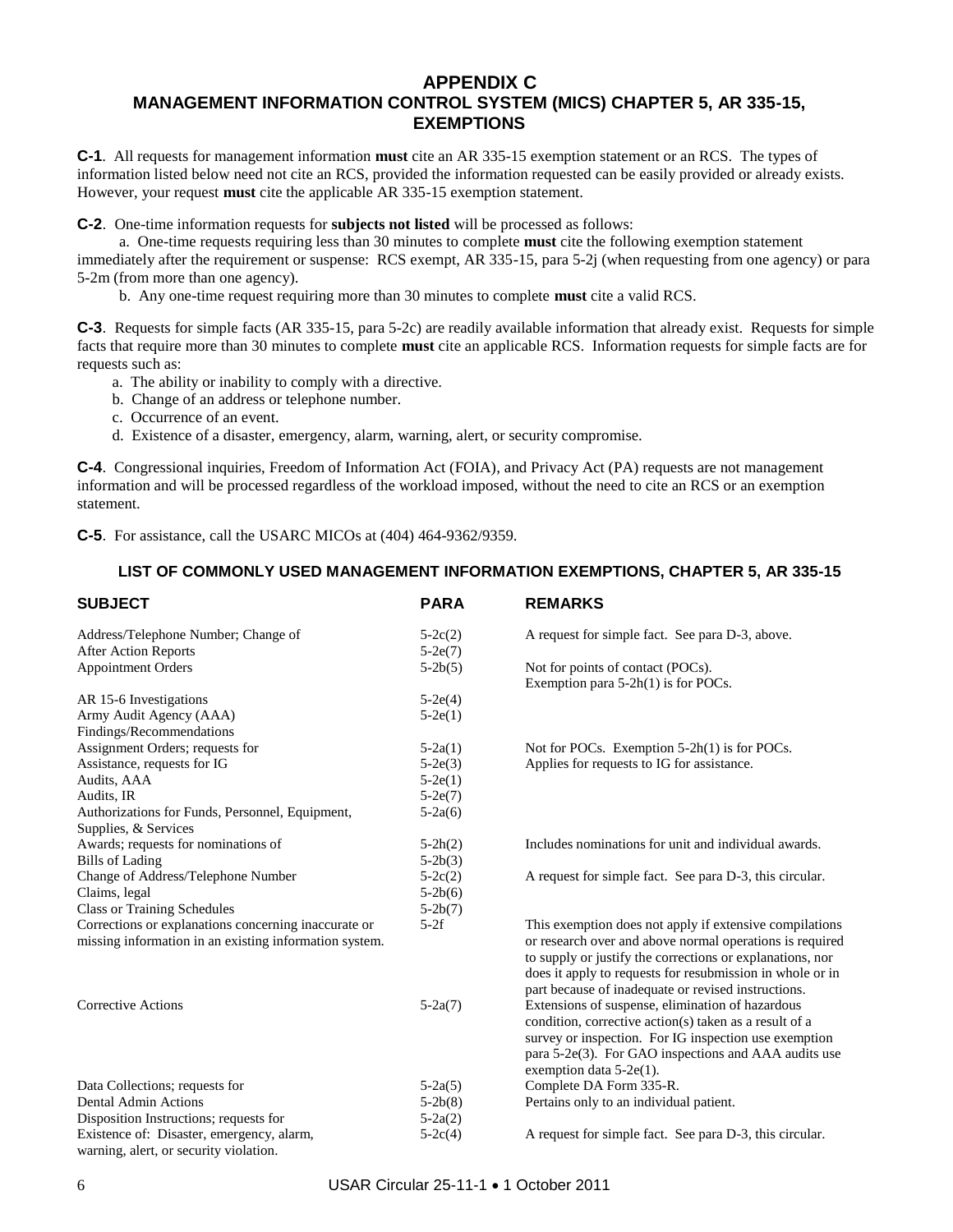| <b>SUBJECT</b>                                     | <b>PARA</b> | <b>REMARKS</b>                                    |
|----------------------------------------------------|-------------|---------------------------------------------------|
| <b>Fiscal Documents</b>                            | $5-2b(1)$   |                                                   |
| GAO Findings/Recommendations                       | $5-2e(1)$   |                                                   |
| Historical Inquiry, a one-time information request | $5-2i$      | A one-time request. See para D-2, this circular.  |
| (Request to <b>ONE</b> agency)                     |             |                                                   |
| Historical Inquiry, a one-time information request | $5-2m$      | A one-time request. See para D-2, this circular.  |
| (Request to more than ONE agency)                  |             |                                                   |
| IG Findings/Recommendations                        | $5-2e(3)$   |                                                   |
| IG Requests for Assistance                         | $5-2e(3)$   | Applies for requests to IG for assistance.        |
| <b>Impact Statements</b>                           | $5-2o$      | Impact statements to include costs estimates, and |

| Individual Awards; requests for nominations of                     | $5-2h(2)$ |
|--------------------------------------------------------------------|-----------|
| Individual Personnel Actions (prepared by applicant)               | $5-2b(4)$ |
| Individual Personnel Actions (prepared by an organization) 5-2b(5) |           |
| Intelligence Matters reported to an intelligence agency            | $5-2e(2)$ |

| Invoices                                                                                                                                                                                       | $5-2b(1)$                                      |
|------------------------------------------------------------------------------------------------------------------------------------------------------------------------------------------------|------------------------------------------------|
| IR Audits                                                                                                                                                                                      | $5-2e(7)$                                      |
| <b>Job Descriptions</b>                                                                                                                                                                        | $5-2b(4)$                                      |
| <b>Legal Actions</b>                                                                                                                                                                           | $5-2b(6)$                                      |
| <b>Legal Proceedings</b>                                                                                                                                                                       | $5-2e(4)$                                      |
| Mail Transit Time Checks                                                                                                                                                                       | $5-2b(3)$                                      |
| Mailing Instructions; requests for                                                                                                                                                             | $5 - 1a(2)$                                    |
| Manifests                                                                                                                                                                                      | $5-2b(3)$                                      |
| <b>Medical Admin Actions</b>                                                                                                                                                                   | $5 - 2b(8)$                                    |
| NCOER; preparation of                                                                                                                                                                          | $5-2b(5)$                                      |
| <b>Newsletters</b>                                                                                                                                                                             | $5-2d$                                         |
| Notification of Change of Address, request for                                                                                                                                                 | $5-2b(4)$                                      |
| Occurrence of an event                                                                                                                                                                         | $5-2c(3)$                                      |
| OER, preparation of                                                                                                                                                                            | $5-2b(5)$                                      |
| Performance Reports                                                                                                                                                                            | $5-2b(5)$                                      |
| Personnel appointment, requests for                                                                                                                                                            | $5-2h(1)$                                      |
| Post Clearance                                                                                                                                                                                 | $5-2b(5)$                                      |
| Point of Contact (POC)                                                                                                                                                                         | $5-2h(1)$                                      |
| <b>Procurement Documents</b>                                                                                                                                                                   | $5-2b(2)$                                      |
| Property Accountability                                                                                                                                                                        | $5-2b(2)$                                      |
| <b>Public Information Releases</b>                                                                                                                                                             | $5-2d$                                         |
| Publications; request for                                                                                                                                                                      | $5-2d$                                         |
| Quarterly Intelligence Oversight Report<br><b>Receipts for Documents</b><br><b>Receiving Reports</b><br>Recommendations to existing or proposed<br>plans, policies, procedures, organizations, | $5-2e(2)$<br>$5-2b(10)$<br>$5-2b(2)$<br>$5-2g$ |
| missions, publications, agencies, or<br>courses of actions.                                                                                                                                    |                                                |
| <b>Reports of Survey</b>                                                                                                                                                                       | $5-2b(2)$                                      |
| Requisitions & Purchase orders                                                                                                                                                                 | $5-2b(2)$                                      |
| <b>Resource Authorizations</b>                                                                                                                                                                 | $5-2a(6)$                                      |
| <b>Road Clearance Requests</b>                                                                                                                                                                 | $5-2b(3)$                                      |
| Schools/Training Programs                                                                                                                                                                      | $5-2b(7)$                                      |
| School/Training Quota, requests for or notices of                                                                                                                                              | $5-2b(7)$                                      |
| <b>Security Clearance Documents</b>                                                                                                                                                            | $5-2b(4)$                                      |
| Security compromise                                                                                                                                                                            | $5-2c(4)$                                      |
| Shipping Instructions; requests for                                                                                                                                                            | $5-2a(2)$                                      |

#### **SUBJECT PARA REMARKS**

I) Applies for requests to IG for assistance. equipment and personnel data pertaining to a specific data collection and needed to make recommendations on a course of action.

> Requests for routine information do not come under this this exemption, even if it flows from one INTEL agency to another INTEL agency. Only specific INTEL information comes under this exemption. The Quarterly Intelligence Oversight Report is an example of the types of INTEL reports that are under this exemption.

(i) Includes claims. ) As necessary to substantiate a charge, complaint, or claim. () Verify mailing time.

(a) Pertains only to an individual patient.

(b) A request for simple fact. See para D-3, this circular.

(b) Civilian Performance Appraisals, OERs, and Senior Enlisted Evaluation Reports (SEERs). ) Use when requesting POC. ) Outprocessing sheet.

Catalogs manuals, pamphlets, technical bulletins, regulations, office and telephone directories, public information releases, newsletters, and magazines. ) Intelligence matters reported to an INTEL agency. 0) Letters/memorandums of transmittal.

> Including comments or concurrences that are part of the routine clearance of proposed actions or publications. This exemption does not apply if extensive compilations or research over and above normal **operations is required, nor does it apply to recommendations or evaluations required to be submitted on a periodic basis.**

 $Funds,$  personnel, equipment, supplies, and services.

A request for simple fact. See para D-3, this circular.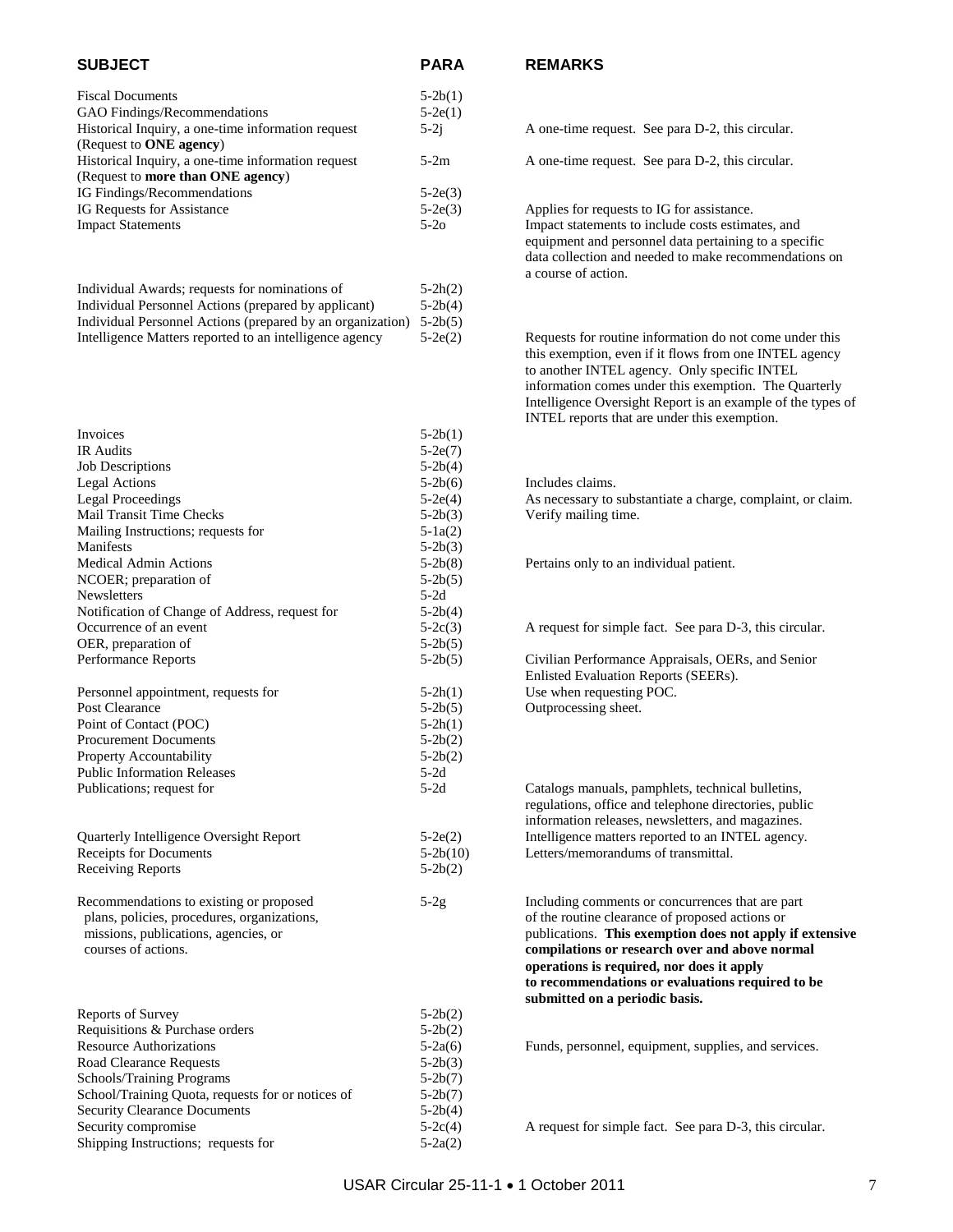| <b>SUBJECT</b>                               | <b>PARA</b>  |
|----------------------------------------------|--------------|
| Signature Cards                              | $5-2b(4)$    |
| Simple Facts                                 | $5-2c$       |
| <b>Staff Inspections/Visits</b>              | $5-2e(6)$    |
| Staffing Correspondence &                    | $5-2g$       |
| Publications                                 |              |
| <b>Statement of Charges</b>                  | $5-2b(1)$    |
| Surveys & Staff, Technical & Training Visits | $5-2e(6)$    |
| Timoshoots                                   | $5.20$ $(1)$ |

| <b>Statement of Charges</b>                  | $5-2b(1)$  |                                                         |
|----------------------------------------------|------------|---------------------------------------------------------|
| Surveys & Staff, Technical & Training Visits | $5-2e(6)$  |                                                         |
| <b>Timesheets</b>                            | $5-2b(1)$  |                                                         |
| Technical Inspections & Visits               | $5-2e(6)$  |                                                         |
| Telephone Number; change of                  | $5-2c$     | A request for simple fact. See para D-3, this circular. |
| Training/School                              | $5-2b(7)$  | Training/school data used for quotas, planning, and     |
|                                              |            | other purposes generally fall under this exemption.     |
| Training Inspections & Visits                | $5-2e(6)$  |                                                         |
| <b>Transit Time Checks</b>                   | $5-2b(3)$  | Verify mailing time.                                    |
| <b>Transmittal Memo</b>                      | $5-2b(10)$ | Verify receipt of documents and files                   |
| <b>Transportation Actions</b>                | $5-2b(3)$  |                                                         |
| <b>Travel Authorizations</b>                 | $5-2a(3)$  |                                                         |
| Trip Reports                                 | $5-2e(5)$  |                                                         |
| Unit Awards; requests for                    | $5-2h(2)$  |                                                         |
| Violation of Law, Regulation, or Procedure   | $5-2c(5)$  | A request for simple fact. See para D-3, this circular. |

Visits, staff, technical and training 5-2e(6)

#### **REMARKS**

A request for simple fact. See para D-3, this circular.

Exemptions do not apply if extensive compilations or research over and above normal operations is **necessary (i.e., preparation would require extensive overtime or keep other important work from being completed on time.)**

#### **GLOSSARY**

#### **Section I Abbreviations**

#### **A**

Annually

#### **AMSA** Area Maintenance Support Activity

#### **BE**

Biennial

#### **CSS** Combat Service Support

**D** Daily

**Div (TS)** Division (Training Support)

**DRC** Direct Reporting Command

**ECS** Equipment Concentration Site

**FREQ** Frequency

**I** Initial

**M** Monthly